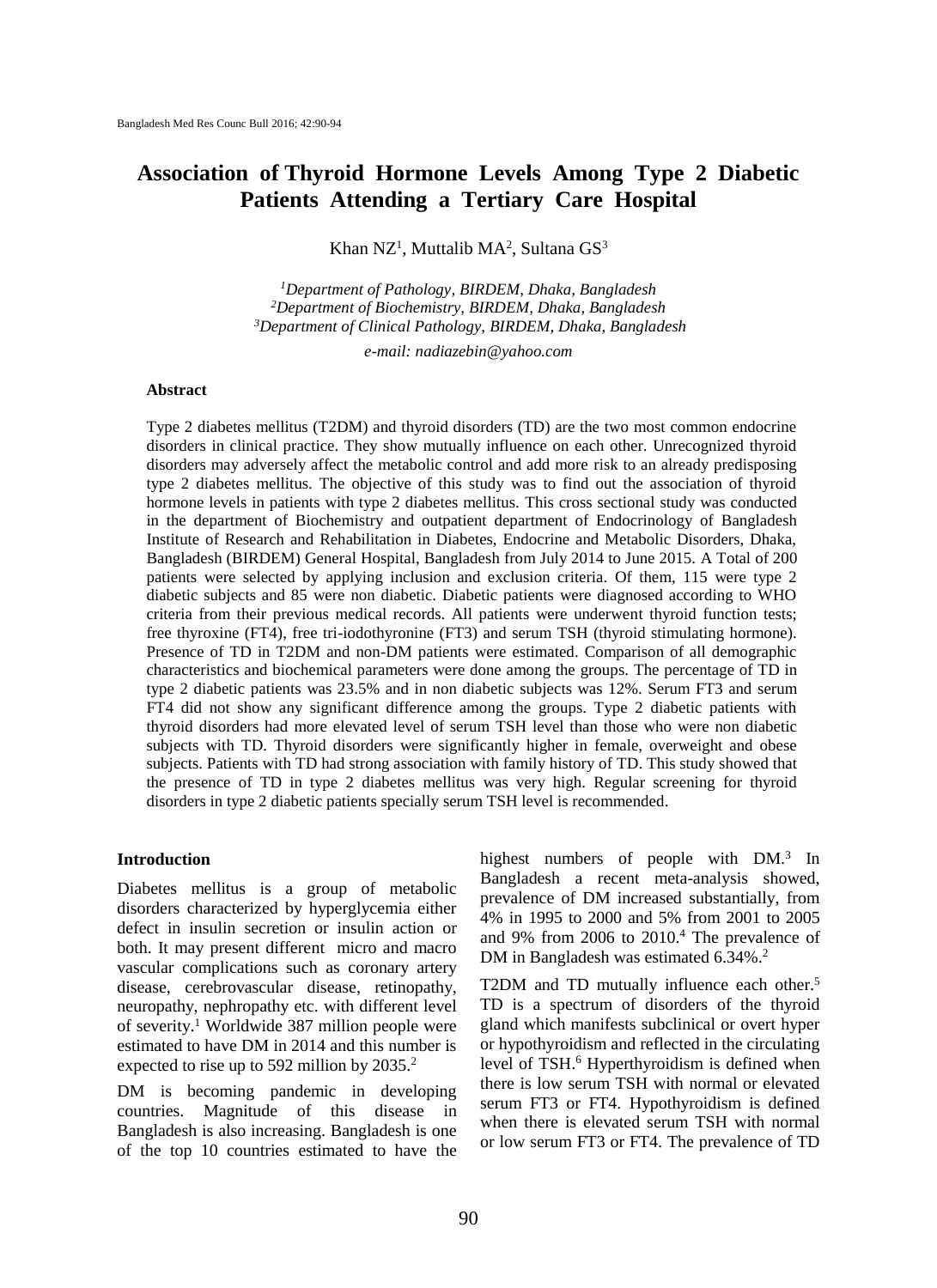in general population was estimated 6.6%.<sup>7</sup> In National Health and Nutrition Examination Survey (NHANES), on 17,353 subjects representing the US population, hypothyroidism was to be found 4.6% and hyperthyroidism was 1.3%.<sup>8</sup>

DM influences thyroid function in two sites, first at the level of hypothalamic control of TSH release and secondly at the conversion of T4 to T3 in the peripheral tissue.<sup>9</sup> Marked hyperglycemia causes reversible reduction of activity and hepatic concentration of  $T_{4-5}$ deiodinase following low serum FT3, elevated reverse T3 and Low, normal or high FT4.<sup>9</sup>

In Punjab, a study reported percentage of hypothyroidism was 23.5% (15% subclinical and 8.75% overt) and hyperthyroidism 6.25% among 80 T2DM patients.<sup>6</sup> Radaideh et al <sup>10</sup>, in their study reported percentage of TD was 12.5% in T2DM patients in Jordan. In Nepal, a study reported 29% abnormal thyroid hormone level in T2DM patients.<sup>9</sup> Devi in Manipur reported prevalence of thyroid abnormality was 24% in T2DM patients. In Bangladesh, there are few studies on thyroid disorders in diabetic subjects. Islam showed that the average FT3 level was significantly lower in the DM patients compared to non-DM subjects.

Thyroid hormones may control glycemic control in variety of actions on intermediary metabolism. Excess thyroid hormone promotes hyperglycemia by facilitating intestinal glucose absorption, increasing insulin clearance and enhancing glycogenolysis and gluconeogenesis.5 In diabetic patients, hypothyroidism may predispose hypoglycemia by reducing hepatic glucose output, gluconeogenesis and peripheral glucose utilization.<sup>13</sup>

The aim of this study was to find out the thyroid hormone levels among type 2 diabetic patients and to estimate the of thyroid disorders amongst them.

### **Materials and Method**

This cross sectional study was conducted at the Department of Biochemistry and outpatient patient Department of Endocrinology, BIRDEM General Hospital during the period of July 2014 - June 2015. The study was approved by Ethical Review Committee of Diabetic Association of Bangladesh. A total of 200 patients were selected attending the outpatient department of Endocrinology after scrutinizing inclusion and exclusion criteria.

A structured questionnaire was used to collect data regarding age, sex, family history, socioeconomic etc. T2DM, and normoglycemia was diagnosed according to WHO criteria from the patients' medical records. Height and weight were recorded and body mass index (BMI) was calculated. With all aseptic precautions, 3 ml venous blood was drawn from the anterior cubital vein in a disposal syringe and delivered in plain tube for estimation of serum TSH, FT3 and FT4. Serum was used to carry out all the tests. Study subjects were divided into 4 groups-Group 1: Type 2 DM with TD; Group 2: Non-DM with TD, Group 3: Type 2 DM without TD; Group 4: Non-DM without TD. For comparison of characteristics, Mean with standard deviation of serum TSH, FT3, FT4 were determined. Chisquare and ANOVA t-test were done for comparison of characteristics between type 2 diabetic and non diabetic subjects. All statistical tests were considered significant at the level of  $\leq$  0.05 and were performed with the help of IBM SPSS (Statistical Package for Social Science) for windows (2013) , version 22.0 (Armonk, NY, IBM corp.).

## **Results**

A total number of 200 subjects were selected for the study. Out of them, 115 having type 2 diabetic and 85 were non diabetic. Of the 115, T2DM with TD were 27, T2DM without TD were 88. Amongst the 85 non diabetic, non-DM with TD were 11 and non-DM without TD were 74. Out of the 27 T2DM patients with TD, 25.9% were male and 74.1% female. Among 11 non-DM patients with TD, 27.3% were male and 72.7% female. Among the 88 T2DM patients without TD, 53.4% were male and 46.6% female. Among 74 non-DM patients without TD, 55.4% were male and 44.6% female. Thyroid disorders were significantly higher in female subjects (*p*= 0.021) (table I). Among T2DM patients with TD, non-DM patients with TD, T2DM patients without TD and non-DM patients without TD; 37.0%, 27.3%, 9.1% and 5.4% had positive family history of TD and 63%, 72.7%, 90.9% and 94.6% had no family history of TD respectively. Family history of TD was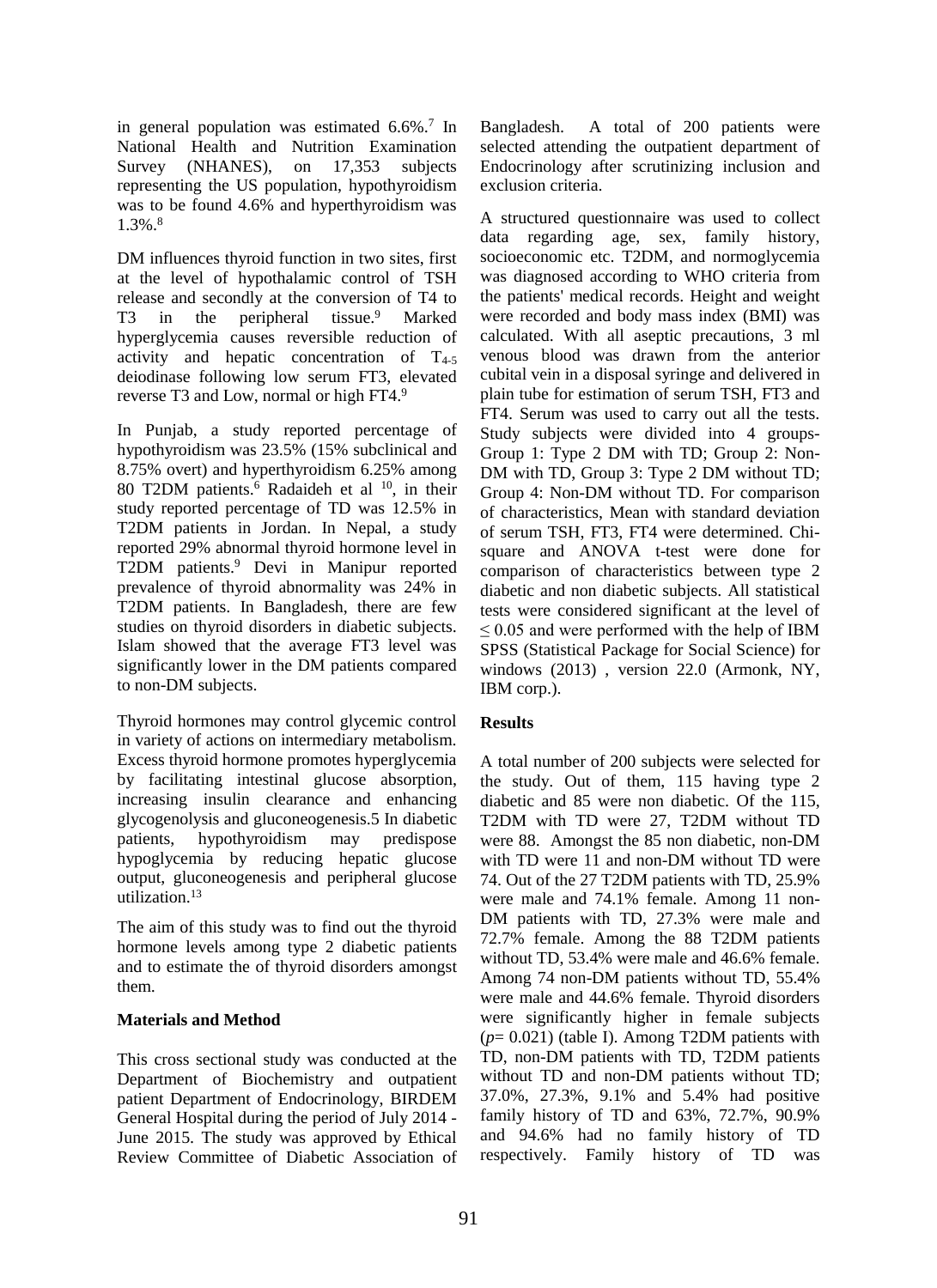significantly higher in both T2DM patients with TD and non-DM patients with TD  $(p \le 0.001)$ (table I). The percentage of overweight and obese are 63%, 63.6%, 44.3% and 23% in the groups of T2DM with TD, non-DM with TD, T2DM without TD and non-DM without TD respectively. Overweight and obesity was significantly higher in both T2DM and non-DM patients with TD  $(p \le 0.001)$  (table I).

Table I: Demographic characteristics of the study subjects

| Characteristic T2DM with<br>s | Group1<br>TD<br>$(n=27)$ | Group <sub>2</sub><br>Non-DM<br>with TD<br>$(n=11)$ | Group3<br>T <sub>2</sub> DM<br>without<br>TD<br>$(n=88)$ | Group4<br>Non-DM<br>without TD<br>$(n=74)$ | $\boldsymbol{p}$         |
|-------------------------------|--------------------------|-----------------------------------------------------|----------------------------------------------------------|--------------------------------------------|--------------------------|
| Gender                        |                          |                                                     |                                                          |                                            |                          |
| Male                          | $7(25.9\%)$              | 3(27.3%)                                            | 47(53.4%)                                                | 41(55.4%)                                  | $0.021*$                 |
| Female                        | $20(74.1\%)$             | 8(72.7%)                                            | $41(46.6\%)$                                             | 33(44.6%)                                  |                          |
| Family<br>history             | Of TD                    |                                                     |                                                          |                                            |                          |
|                               | $10(37.0\%)$             | 3(27.3%)                                            | $8(9.1\%)$                                               | $4(5.4\%)$                                 | $<$ 0.001 $\,$<br>$\ast$ |
| Present<br>Absent             | 17(63.0%)                | 8(72.7%)                                            | 80(90.9%)                                                | 70(94.6%)                                  |                          |
| BMI(kg/m <sup>2</sup> )       |                          |                                                     |                                                          |                                            |                          |
| Normal                        | $10(37.0\%)$             | $4(36.4\%)$                                         | 49(55.7%)                                                | 57(77.0%)                                  | < 0.001                  |
| Overweight                    | $8(29.6\%)$              | 6(54.5%)                                            | 33(37.5%)                                                | 13(17.6%)                                  | $\ast$                   |
| obese                         | 9(33.3%)                 | $1(9.1\%)$                                          | $6(6.8\%)$                                               | $4(5.4\%)$                                 |                          |

Statistical analysis was done by Chi-square test to compare among the groups. \* Significant ( $p \le 0.05$ )

Mean $\pm$ SD of S. FT3 (pmol/L) was  $2.01\pm2.22$ , 1.85±2.18, 1.85±0.84 and 1.85±0.61 in T2DM with TD, non-DM with TD, T2DM without TD and non-DM without TD respectively. No significant difference was to be found among the groups ( $p > 0.05$ ) (table II). Mean $\pm$ SD of serum FT4 (pmol/L) was 17.11±20.92, 17.39±19.86, 15.46±3.66 and 15.81±2.96 T2DM with TD, non-DM with TD, T2DM without TD and non-DM without TD respectively. No significant difference was to be found among the groups (*p*> 0.05) (table II). Mean±SD of serum TSH (μIU/L) was 25.29±62.15, 7.14±5.27, 3.22±1.30 and 3.60±1.20 in T2DM with TD, non-DM with TD, T2DM without TD and non-DM without TD respectively. There were significant difference among the groups and TSH was higher in type 2 DM with TD patients than in non-DM with TD patients  $(p \le 0.05)$  (table II).

The percentage of TD in type 2 DM patients is 23.5% and in non-DM subjects is 12%. The percentage of TD in type 2 DM patients was significantly higher than non-DM subjects (table III)

**Table II:** Biochemical findings of the study subjects

| <b>Parameters</b>  | Group1<br>T2DM<br>with TD<br>$(n=27)$ | Group2<br>Non-DM<br>with TD<br>$(n=11)$ | Group3 Group4<br>T2DM Non-DM<br>without without<br>TD<br>TD<br>$(n=88)$<br>$(n=74)$ | <b>Statistical</b><br>analysis | p                                    |
|--------------------|---------------------------------------|-----------------------------------------|-------------------------------------------------------------------------------------|--------------------------------|--------------------------------------|
| S. TSH<br>(uIU/L)  | $25.29 \pm 62.$<br>15                 | $7.14 + 5.27$                           | $^{3.22\pm1.3}$ $_{3.60\pm1.20}$<br>$\Omega$                                        | <b>ANOVA</b><br>t-test         | $\leq 0$<br>.00 <sub>0</sub><br>$1*$ |
| S. FT3<br>(pmol/L) | $2.01 + 2.22$                         | $1.85 \pm 2.18$                         | $1.85{\pm}0.8$ $1.85{\pm}0.61$<br>4                                                 | <b>ANOVA</b><br>t-test         | 0.9<br>27<br>ns                      |
| S. FT4<br>(pmol/L) | $17.11 + 20.$<br>92                   |                                         | $17.39 \pm 19.86 \frac{15.46 \pm 3.15.81 \pm 2.9}{66}$                              | <b>ANOVA</b><br>t-test         | 0.8<br>18<br>ns                      |

Statistical analysis was done by ANOVA t-test to compare among the groups. \*=Significant ( $p \le 0.05$ ), ns= Not significant ( $p > 0.05$ ).

**Table III:** Percentage of TD in T2DM and non-DM subjects

|          | $T2DM (n=115)$<br>No. (%) | Non-DM $(n=85)$<br>No. $(%$ ) |
|----------|---------------------------|-------------------------------|
| Total TD | 27(23.5%)                 | 11 (12%)                      |

#### **Discussion**

The present study was designed as an analytical cross-sectional study. A total of 200 subjects, age 30-60 years were selected. Amongst them, 115 were type 2 diabetic and 85 were non diabetic subjects.

The previous study showed TD in female was 40.9% and in male  $19.8\%$ .<sup>14</sup> Other study showed TD in female was  $71.87\%$  and in male  $28.12\%$ <sup>15</sup> In the present study, amongst 27 T2DM patients with TD, 25.9% were male and 74.1% were female; of the 11 non-DM patients with TD, 27.3% were male and 72.7% female; out of the 88 T2DM patients without TD, 53.4% were male and 46.6% female and among 74 non-DM patients without TD, 55.4% were male and 44.6% female. Thyroid disorders were significantly higher in female subjects.

A study in India showed that 21.87% thyroid patients had positive family history of TD and 78.12% thyroid patients had negative family history.<sup>15</sup> In the present study, among T2DM patients with TD, non-DM patients with TD, T2DM patients without TD and non-DM patients without TD; 37.0%, 27.3%, 9.1% and 5.4% had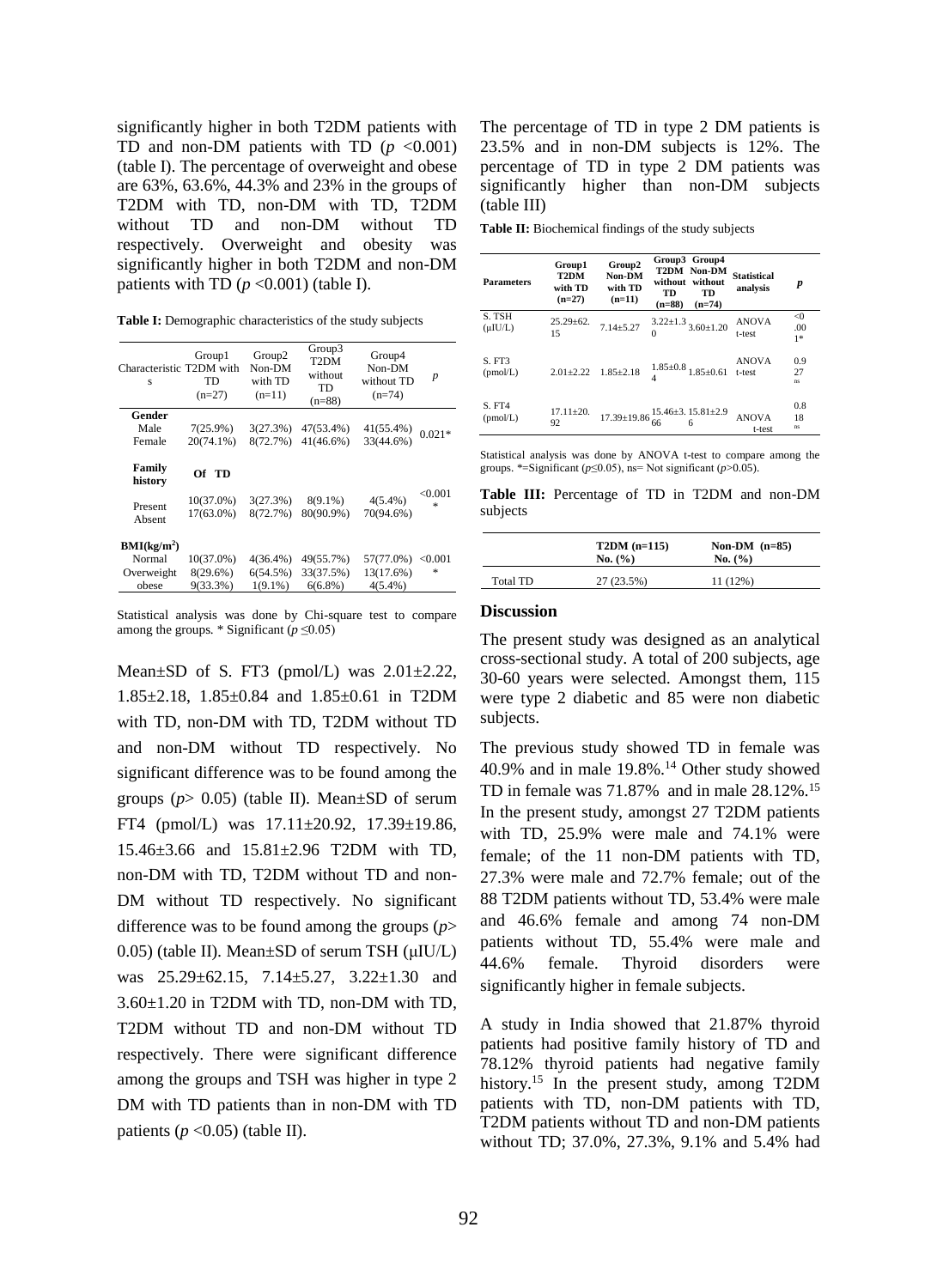positive family history of TD respectively and 63%, 72.7%, 90.9% and 94.6% had no family history of TD respectively. Family history of TD was significantly higher in both T2DM patients with TD and non-DM patients with TD.

Jain et al found that most patients with T2DM with TD had BMI more than  $30^{15}$  in T2DM, 70.5% thyroid patients were overweight and obese.<sup>13</sup> Finding of these study are consistent with the present study.

In Bangladesh, study showed that Mean±SD (pmol/L) of serum FT3 was 1.48±0.41 in T2DM patients and 2.77±0.76 in non-DM patients.<sup>12</sup> In the present study, Mean±SD of serum FT3 (pmol/L) were 2.01±2.22, 1.85±2.18, 1.85±0.84 and 1.85±0.61 in T2DM with TD, non-DM with TD, T2DM without TD and non-DM without TD respectively. No significant difference was to be found among the groups.

Islam et al also found that Mean±SD (pmol/L) of serum FT4 was 13.67±2.98 in T2DM patients and  $13.14\pm2.53$  in non-DM patients.<sup>12</sup> In the current study, Mean±SD of S. FT4 (pmol/L) were 17.11±20.92, 17.39±19.86, 15.46±3.66 and 15.81±2.96 in T2DM with TD, non-DM with TD, T2DM without TD and non-DM without TD respectively. No significant difference was found among the groups.

Shashi et al showed Mean±SD of serum TSH ( $\mu$ IU/L) is 2.84 $\pm$ 0.71 and 19.34 $\pm$ 3.51 in non-DM and T2DM patients respectively.<sup>16</sup> Another study showed that Mean±SD of serum TSH (μIU/L) was 2.88±0.283 in non-DM patients and 7.6 $\pm$ 1.27 in T2DM patients.<sup>17</sup> In the present study, Mean±SD of S.TSH (μIU/L) were 25.29±62.15, 7.14±5.27, 3.22±1.30 and 3.60±1.20 in T2DM with TD, non-DM with TD, T2DM without TD and non-DM without TD respectively. There was significant difference among the groups and TSH was higher in T2DM with TD patients than in non-DM with TD patients.

The prevalence of thyroid disorders in general population was estimated 6.6%.<sup>7</sup> It was found that TD was 12.5% in T2DM patients in Jordan.<sup>10</sup> A study in Nepal, reported that 29% abnormal thyroid hormone level in T2DM patients.<sup>9</sup> In Manipur, percentage of thyroid abnormality was  $24\%$  in T2DM patients.<sup>11</sup> In the

present study, the percentage of TD in T2DM was found 23.5% where in non-DM patients was 12%.

### **Conclusion**

Worldwide, the prevalence of TD in T2DM is increasing day by day. Previous studies showed that it is higher in South Asian countries. In the present study, percentage of TD in T2DM was found 23.5%% where in non-DM was 12%. In T2DM patients, TD may go undiagnosed because the sign and symptoms of TD and DM are similar. So, it may be concluded that every T2DM patients should do routine check-up of thyroid function test, specially serum TSH.

*Acknowledgement:* Authors acknowledge the support of the Department of Endocrinology for allowing to perform thyroid function tests. They are also grateful to Prof. Dr. Subhagata Choudhury, Director, Laboratory Services, BIRDEM and Prof. Dr. Md Abu Sayeed, Department of Community Medicine, Ibrahim Medical College, Dhaka for their support and cooperation.

### **References**

- 1. American Diabetes Association. Diagnosis and classification of diabetes mellitus. Diabetes Care. 2010; 33 ( suppl 1 ): S62-S69
- 2. International Diabetic Federation. IDF Diabetes Atlas. 6<sup>th</sup> Edition revision 2014. Available from (online)[: www.idf.org/.../ 2014-11-13-IDF-Diabetes-](http://www.idf.org/.../%202014-11-13-IDF-Diabetes-Atlas-rv.pptx)[Atlas-rv.pptx.](http://www.idf.org/.../%202014-11-13-IDF-Diabetes-Atlas-rv.pptx)
- 3. Ahasan HAMN, Islam Z, Alam B et al. Prevalence and Risk Factors of Type 2 Diabetes Mellitus Among Secretariat Employees of Bangladesh. Journal of Medicine. 2011; 12(2): 125-130.
- Saquib N, Saquib J, Ahmed T, Khanam MA Cullen MR. Cardiovascular diseases and type 2 diabetes in Bangladesh: a systematic review and meta analysis of studies between 1995 and 2010. BMC Public Health. 2012; (12): 434.
- 5. Hage M, Mira S, Sami T, Azar ST. Thyroid Disorders and Diabetes Mellitus. J Thyroid Res. 2011; 7:1-7.
- 6. Singh G, Gupta V, Sharma AK, Gupta, N. Frequency of thyroid dysfunction among diabetes in Punjabi population. Biological Forum — An International Journal. 2011; 3(1): 74-77.